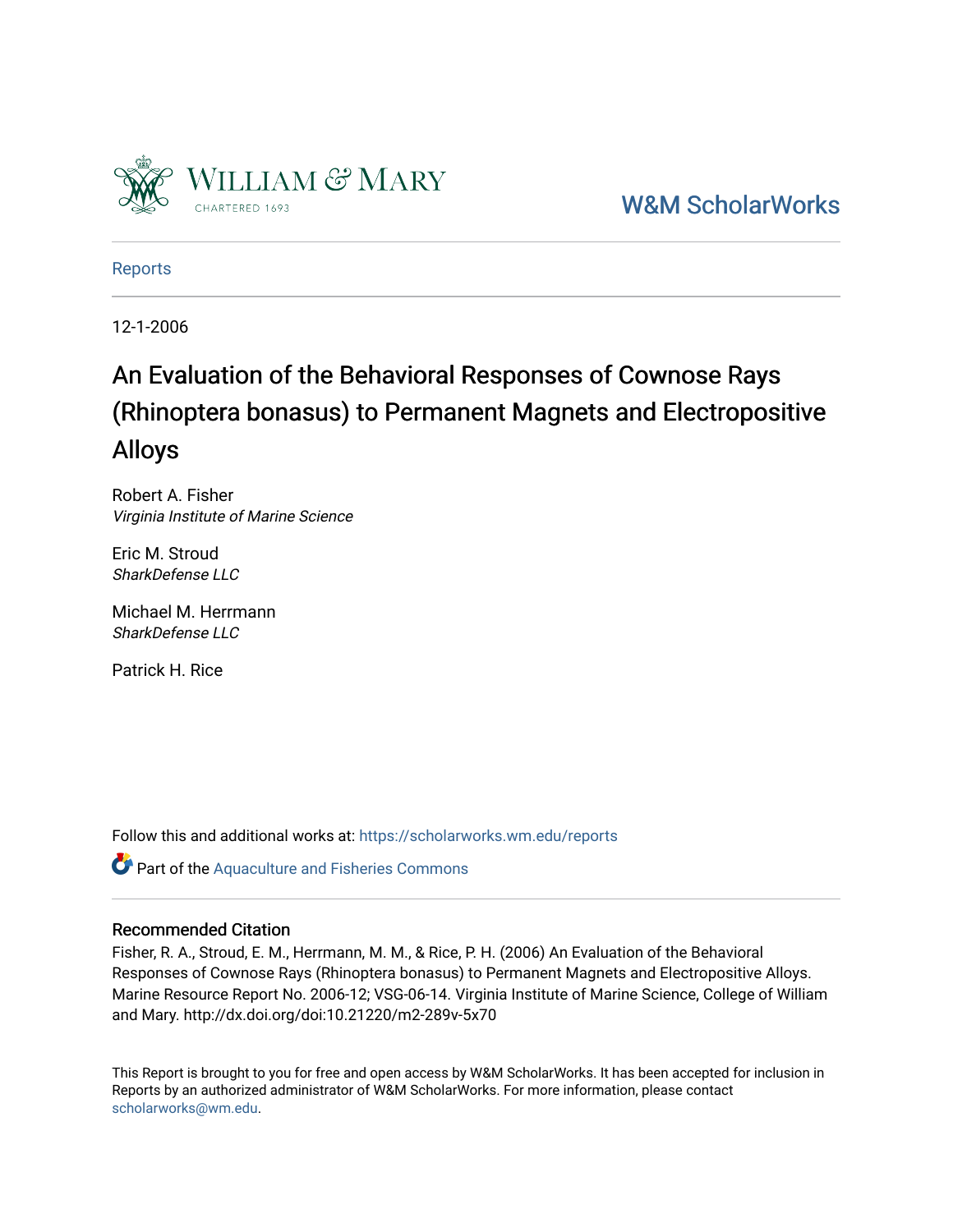# **An Evaluation of the Behavioral Responses of Cownose Rays (***Rhinoptera bonasus)* **to Permanent Magnets and Electropositive Alloys**

**Completed by**

**Robert A. Fisher Virginia Institute of Marine Science College of William and Mary**

**Eric M. Stroud and Michael M. Herrmann SharkDefense LLC**

> **Patrick H. Rice Consulting Marine Biologist**

**VIMS Marine Resource Report No. 2006-12 VSG-06-14**

**December 2006**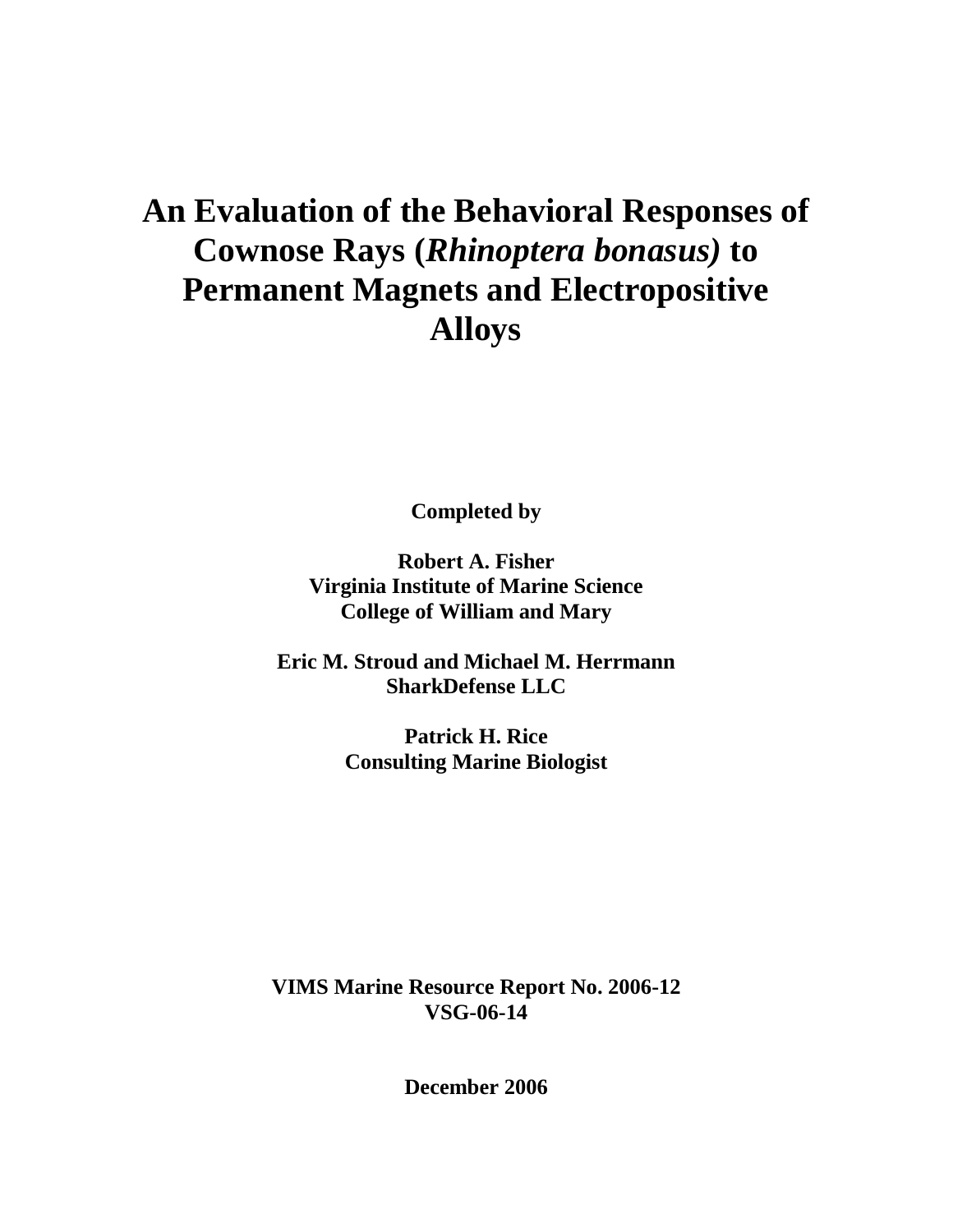# **Table of Contents**

| <b>Results</b>                                                  |  |
|-----------------------------------------------------------------|--|
|                                                                 |  |
|                                                                 |  |
|                                                                 |  |
|                                                                 |  |
|                                                                 |  |
|                                                                 |  |
|                                                                 |  |
| Trial 8 - Tethered Bait with Electopositive Alloy Treatment  12 |  |
| Trial 9 - Tethered Bait with Electopositive Alloy Treatment  12 |  |
|                                                                 |  |
|                                                                 |  |
|                                                                 |  |
|                                                                 |  |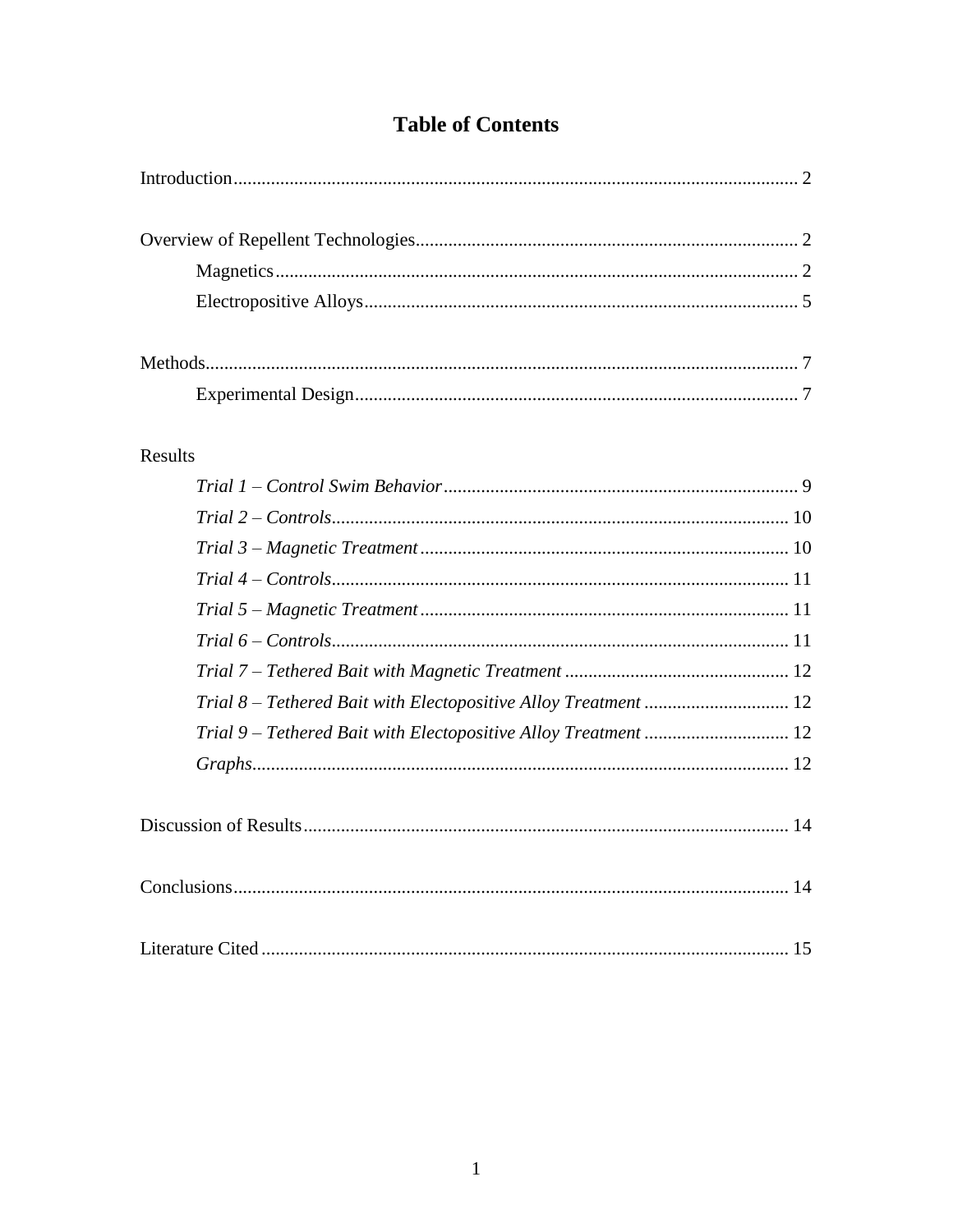## <span id="page-3-0"></span>**Introduction**

The cownose ray, *Rhinoptera bonasus* (Family: Myliobatidae), is a demersal elasmobranch inhabiting the coastal waters of the Eastern Atlantic from New England throughout the Gulf of Mexico and as far south as northern Brazil (Robins et al. 1986). They are most easily identified by the blunt, squarish snout with a median indentation (Figure 1). Cownose rays feed on a variety of crustaceans and mollusks, including oysters and large schools have been reported migrating into brackish waters where they decimate commercial oyster beds (Merriner and Smith 1979).

The objective of this experiment was to determine if shark repellent technologies could be exploited to control cownose ray behavior. The potential use of these selective nonlethal repellent technologies involves the reduction of cownose Ray interactions with oyster beds in the Chesapeake Bay.



Fig. 1 - The cownose ray *(photo by R.A. Fisher)*

# <span id="page-3-1"></span>**Overview of Repellent Technologies**

# <span id="page-3-2"></span>**Magnetics**

Several species of elasmobranchs have demonstrated the ability to sense magnetic fields (Kalmijn and Holland, 1978; Bloch and Ryan 1980; Klimley 1993; Klimley et al 2002). The Ampullae of Lorenzini organ within elasmobranchs is used to detect weak electrical fields at short ranges. The detection range of this organ is effective only within inches, as sharks sense bioelectrical fields in the final stages of prey capture. The flux distance of a permanent Neodymium-Iron-Boride (NdFeB) magnet corresponds closely with the detection range of the Ampullae of Lorenzini. The magnetic field generated by these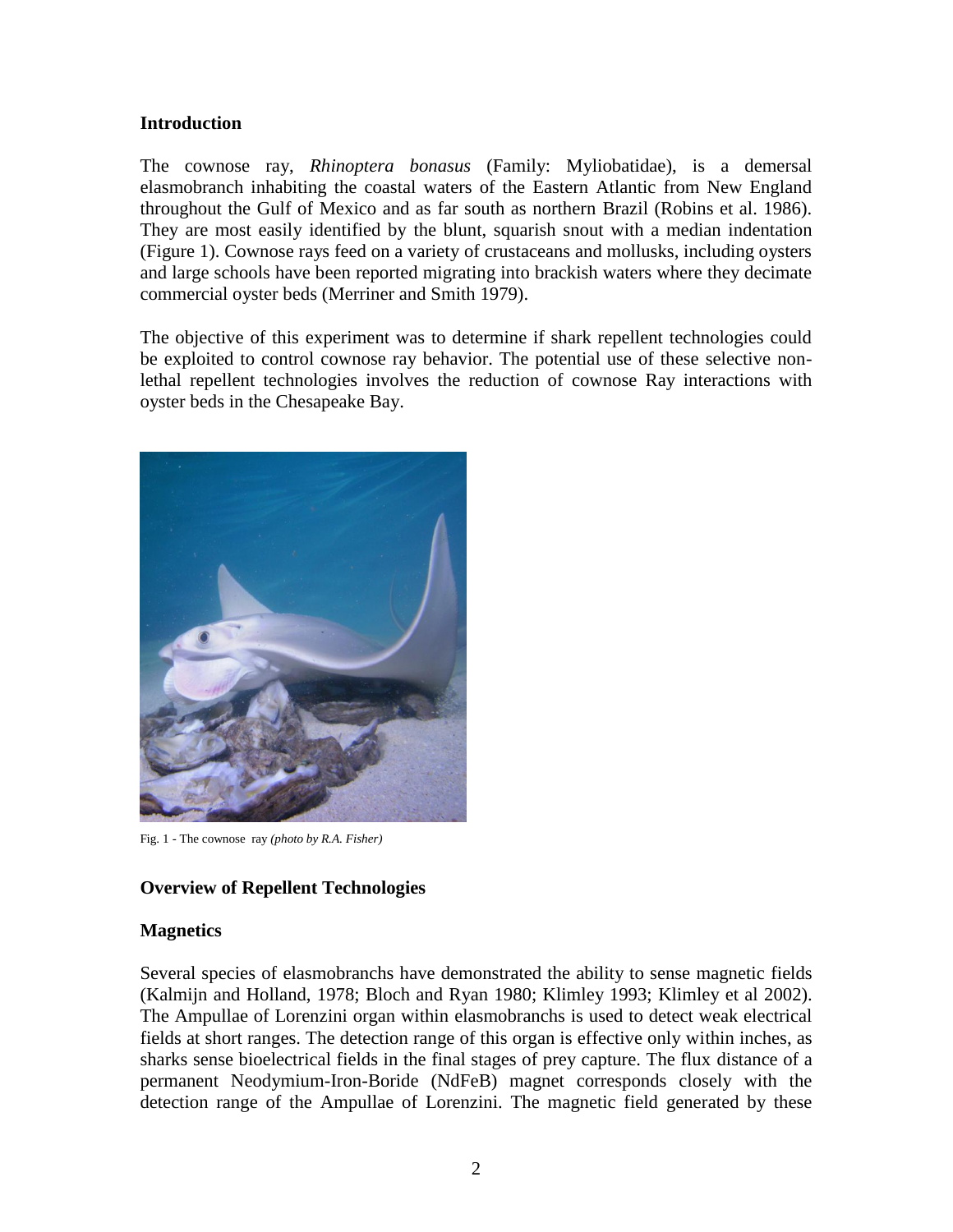specific magnets decreases at the inverse cube of the distance from the magnet (Figures 2 and 3). Therefore, at distances of a few meters from the magnet, the field exerted is less than the Earth's magnetic field.



**Fig. 2** - Flux density decreases with the inverse cube of the distance from the magnet surface. *Courtesy of International Magnetic Solutions.* **Fig. 3** - Flux density geometry for a 15.25cm diameter grade N38 permanent magnet. *Courtesy of International Magnetic Solutions.*

"Rare" earth magnets have been demonstrated to terminate tonic immobility (i.e. a comatose state in sharks induced by turning them upside-down; TI) in several shark species including lemon sharks (*Negaprion brevirostris*) and nurse sharks (*Ginglymostoma cirratum*). Once the comatose or "tonic" state in sharks is achieved, it is difficult to interrupt. Therefore, it is a technique often employed during surgical procedures on sharks (e.g. internal tag implantation). Our primary assumption for using TI bioassays to test repellent effects is that a treatment that interrupts TI suggests that it may be a good repellent.

Twenty sharks were evaluated with the tonic immobility protocol using large cylindrical permanent "rare earth" magnets (N48 grade; 4"diameter x 1.5" height). All sharks displayed "rousing" behavior (Figure 4) - fourteen sharks terminated tonic immobility with violent thrashing behavior, and six sharks exhibited a physical bending away from the magnet. To avoid responses from visual cues, shark eyes were shielded as the magnets were moved towards the snout (i.e. primary location of Ampullae of Lorenzini, Figure 6).. The effective range was 0.01-0.30 meters, causing the shark to experience a magnetic field of 50 Gauss or greater. For comparison, strong (30 Amp) and weak (6 Amp) electromagnets had no effect during tonic immobility on the same test subjects at the same ranges (Figure 6).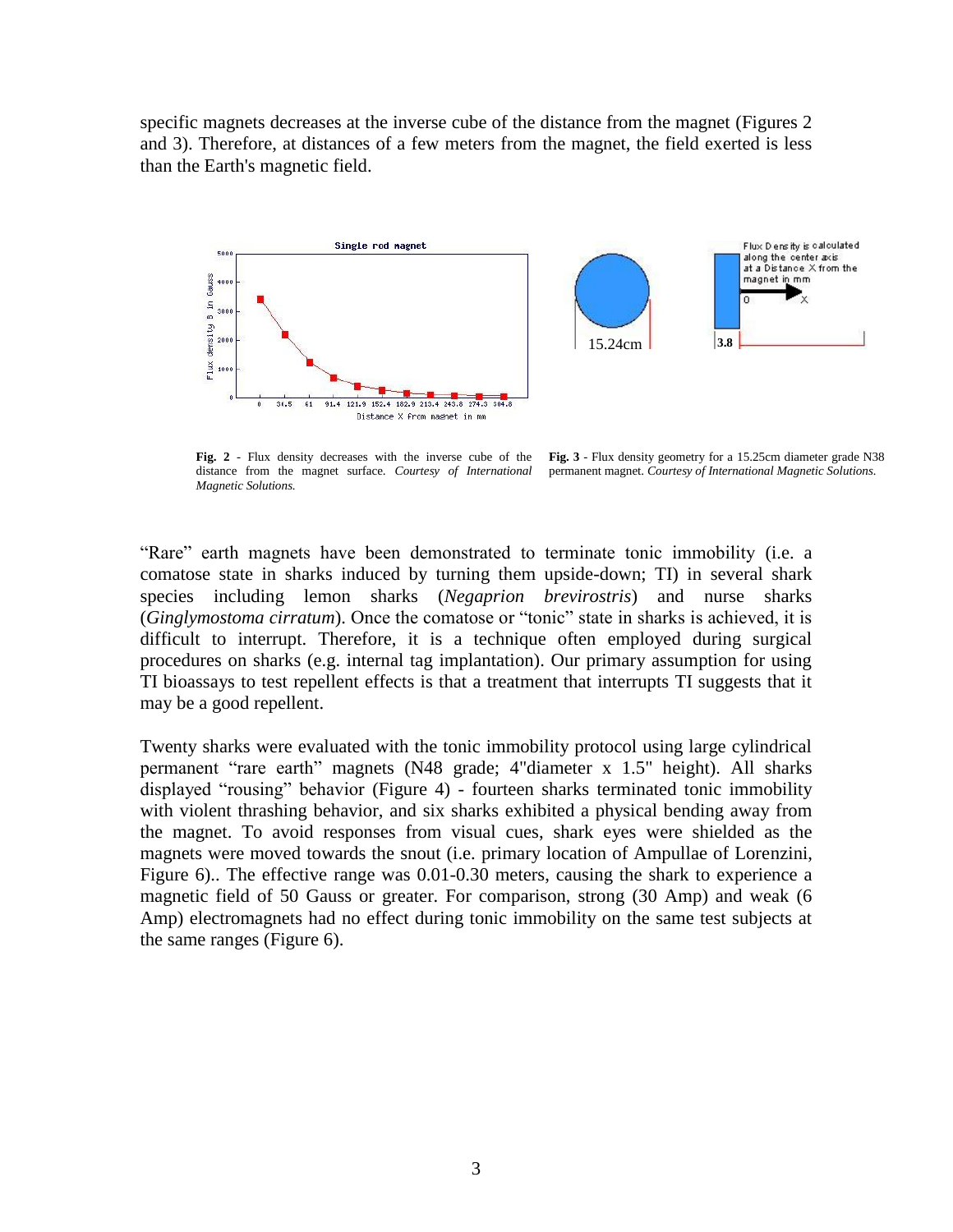

**Fig. 4** – Violent rousing behavior of a juvenile *N. brevirostris* in response to a rare-Earth magnet.



**Fig. 5** - The tonic immobility assay using a blinder, rule, and immobilized shark. The magnet is moved relative to the stationary shark, or vice versa.



**Fig. 6**- An energized 12VDC 30A electromagnet having no effect on an immobilized lemon shark.

An acrylic Y-maze was constructed to establish a preference test for several species of captive sharks. Sharks were allowed to enter and exit the maze without negative reinforcement if the correct path was chosen. For each trial, raw shrimp was used as the reward, and a  $4"x1.5"$  cylindrical "rare" earth magnet (grade = N48) was used as negative reinforcement. In a series of trials reported at the July 2005 American Elasmobranch Society (AES) meeting in Tampa, Florida, SharkDefense reports that juvenile nurse sharks entering the trap of the maze (i.e. branch with the magnet) became very distressed and would not take any reward baits. Two nurse sharks clearly learned to avoid the magnet trap and take the reward baits during a period of 6 trials. Results were similar when the trap was placed in the other branch of the Y maze. During one of the replicate trials, a third nurse shark entered the trap and became highly distressed and needed to be rescued from the maze (Fig. 7). This shark never entered the maze again in subsequent trials. A juvenile lemon shark became highly distressed when approaching the junction towards the magnet, and did not take any rewards.



**Fig. 7** - Two nurse sharks in the Y-Maze, with one nurse shark highly distressed in the magnetic trap. The other nurse shark has successfully navigated the maze.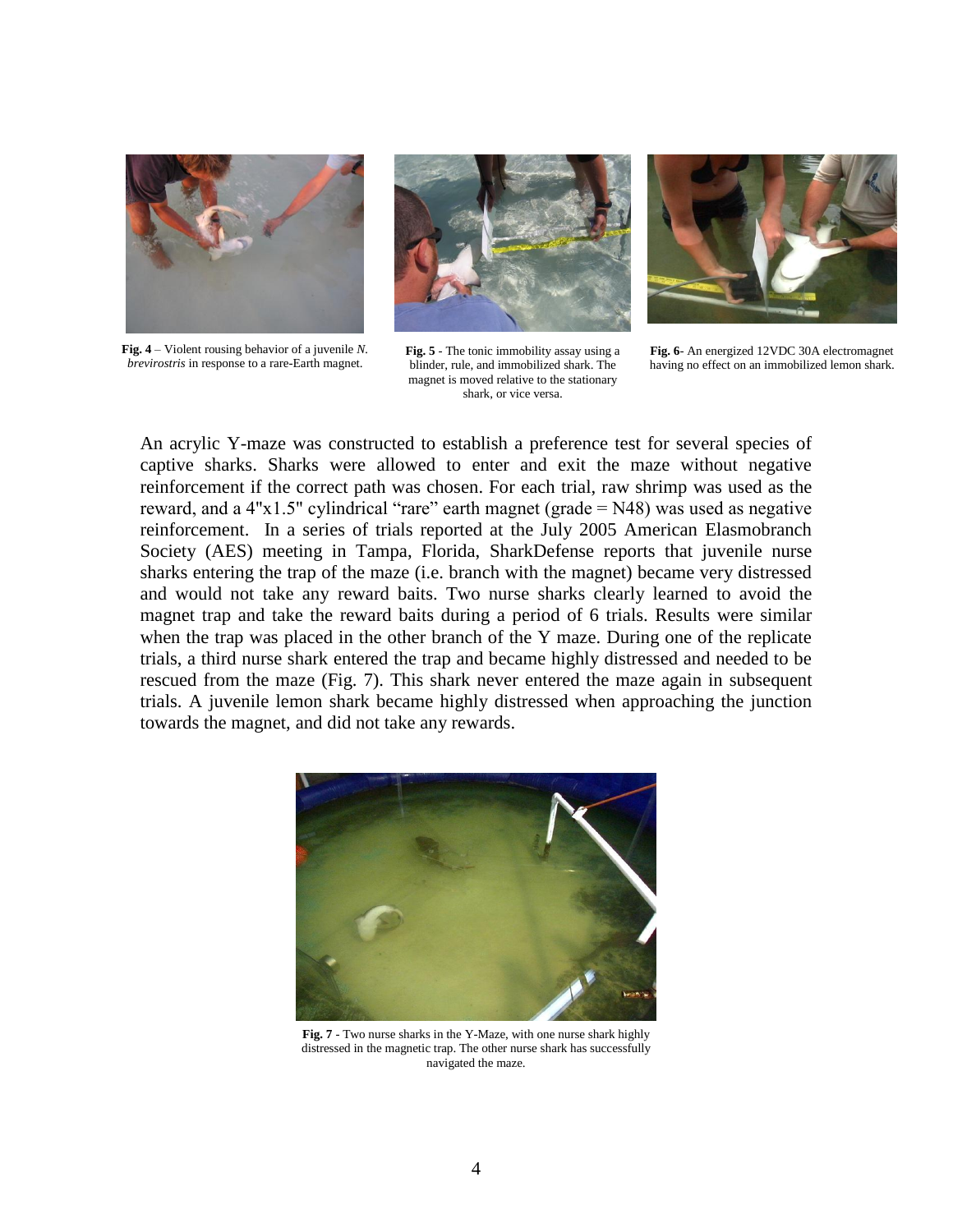### <span id="page-6-0"></span>**Electropositive Alloys**

During May 2006 trials at South Bimini, Bahamas, it was discovered that electropositive metals, particularly early-Lanthanide metals, also terminated tonic immobility and produced violent rousing behavior in tonic immobilized *N. brevirostris* and *G. cirratum*. This phenomenon was initially observed when a 113g ingot of 99.5% Samarium metal was presented to immobilized sharks.

Magnetic and induced electric current effects were suspected, however no magnetic field increase was detected around a Samarium ingot submerged in sea water within 0.1mG using a two-axis magnetometer and a separate calibrated milligauss meter. Additionally, a picoammeter and submerged 10µH coil failed to detect any induced currents within 10μA when the ingot was passed through the coil's diameter in seawater.

Many transition metals, Lanthanide metals, and metalloids were screened for repellency using tonic immobility bioassays. Attention was given to oxidation state, but no correlation was found. For example, 99% or greater purity ingots of Zirconium (oxidation state 4), Niobium (oxidation states 5, 3) Chromium (oxidation states 6, 4, 3, 2), Tungsten (oxidation states 6, 5, 4, 3, 2), and Rhenium (oxidation states 7, 6, 4, 2) all failed to illicit the desired rousing behavior during TI tests.

Certain Lanthanide metals (oxidation state 3) did produce violent responses. The strength of the avoidance behavior (i.e. repellent response) appeared to roughly correlate to the position of the metal in the Lanthanide series, with elements 57-64 showing more reactivity than elements 75-71.

During June 2006, a series of trials were conducted using juvenile *N. brevirostris* and *G. cirratum* wherein behavioral responses were assigned a score from 0 to 4, with 0 being no response and 4 being a violent rousing behavior (a score of 5 was used to describe extremely violent responses to 99.5% Nd metal). All metal ingots were secured to a 0.6m-long acrylic pole, which electrically insulated the tester from the metal ingot. Metal ingots were submerged and moved in a slow motion to a tonic immobilized juvenile shark's left sagittal region, starting at a distance of 1.0 m and moving toward to shark. Magnetic materials (a Barium Ferrite magnet ("ceramic") and a Samarium-Cobalt magnet ("SmCo")) were also evaluated. Diamagnetic pyrolytic graphite was used a control material. Results of all trials are shown in Fig. 8 and Fig. 9.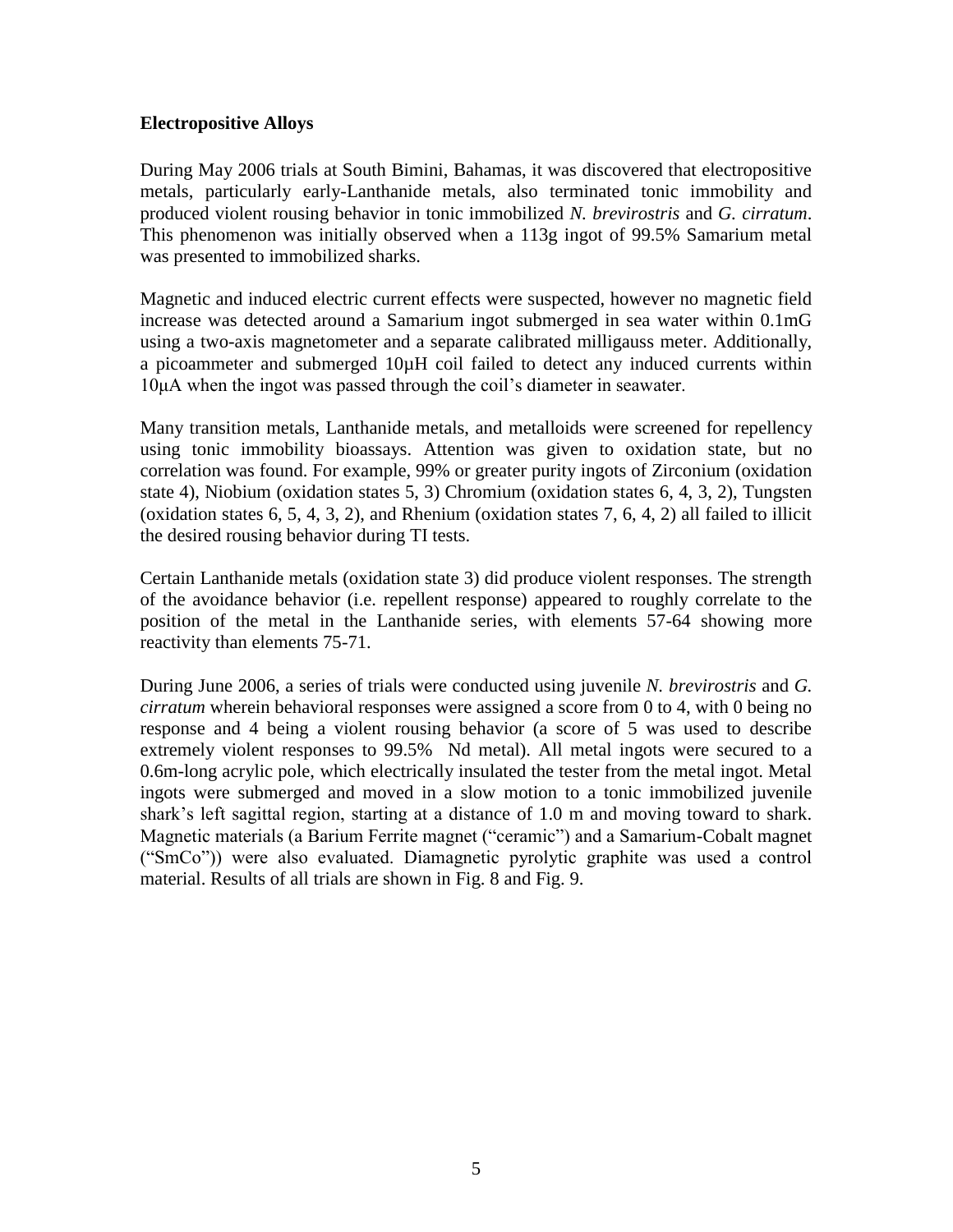

**Fig. 8**. Reaction of nurse sharks, *Ginglymostoma cirratum*, when exposed to various test materials (chemical element symbols) during tonic immobility.  $PG = pyrolytic$  graphite,  $Co = cobalt$ ,  $Er = erbium$ ,  $Re = rhenium$ ,  $Te = tellurium$ , W  $=$  tungsten,  $Zr =$  zirconium, Nb = niobium, Al = aluminum, Ho = holmium, La = lanthanum, SmCo = samarium cobalt,  $Fe = iron, Y = yttrium, Sm = samarium, Dy = dysproxium, Ceramic = barium-ferrite ceramic magnet, Nd =$ neodymium, Tb = terbium, Misch = cerium misch metal (lanthanide alloy), Yb = ytterbium.



**Fig. 9**. Reaction of lemon sharks, *Negaprion brevirostris*, when exposed to various test materials (chemical element symbols) during tonic immobility.  $PG = pyrolytic$  graphite,  $Co = cobalt$ ,  $Er = erbium$ ,  $Re = rhenium$ ,  $Te = tellurium$ , W  $=$  tungsten, Zr = zirconium, Nb = niobium, Ho = holmium, Y = yttrium, Fe = iron, Dy = dysprosium, Tb = terbium, Sm  $=$  samarium, Yb = ytterbium.

Based on these results, SharkDefense hypothesizes that electronegativity directly correlates to the repellent response. Electronegativity describes a measure of the ability of an atom or molecule to attract electrons in the context of a chemical bond. The Pauling scale is used to describe electronegativity, where Fluorine, the most electronegative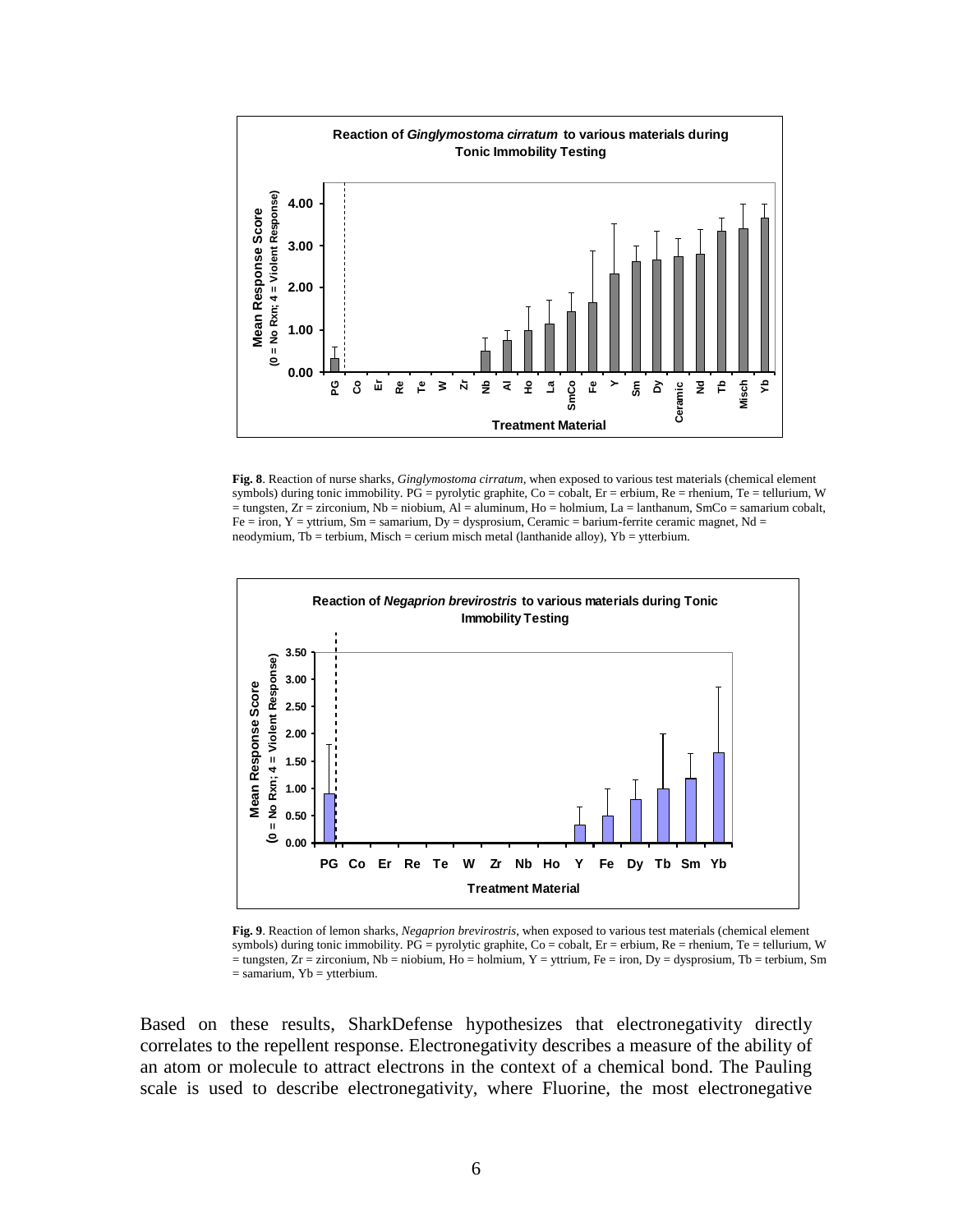element is 3.98, and Francium, the least electronegative element, is 0.7. We propose that metals such as Ytterbium (Pauling=1.1) and Neodymium (Pauling=1.14) will produce a greater response than Dysprosium (Pauling=1.22) and Samarium (Pauling=1.17). Cerium Mischmetal has an average Pauling electronegativity of 1.1-1.15, depending on alloy composition. These results must be considered with caution due to a small sample size.

The electronegativity hypothesis may produce a synergistic repellent effect in rare-Earth magnets. The primary repellent action is caused by electromagnetic induction creating an electric field which stimulates the Ampullae of Lorenzeni as the shark approaches an increasingly powerful permanent magnetic field surrounding the magnet. Within the same range, the highly electropositive Neodymium metal present in the magnet's sintered core adds to the repellent effect, but only minimally – The sinter's exposure to seawater is limited by a thin nickel coating on the magnet.

Preliminary experiments indicate that higher electropositive metals, such as Calcium (Pauling=1.00) and Strontium (Pauling=0.95) are even more potent repellents, but these metals have a limited life (1-2 hours) in seawater. Metals with higher electropositivity than Strontium are too reactive for use in seawater and safe handling.

An alternative to high priced pure lanthanide metals are alloys of early-lanthanide metals, particularly Neodymium-Praseodymium alloy, which offer benefits of high electropositivity, machinability, and somewhat stronger corrosion resistance than the pure lanthanide metal component in seawater.

# <span id="page-8-0"></span>**Methods**

An evaluation of magnetic and electropositive repellent technologies on captive cownose ray (*Rhinoptera bonasus)* behavior was conducted at the Virginia Institute of Marine Science, Gloucester Point, VA, on October 23, 2006, under the direction of Mr. Robert Fisher. Mr. Eric M. Stroud from SharkDefense LLC supplied the experimental repellent devices and assisted in the execution of the experiment.

# <span id="page-8-1"></span>**Experimental Design**

An outdoor above-ground fiberglass oblong captive specimen tank with sand filter recirculation was used to support a population of four cownose rays, two spiny butterfly rays (*Gymnura altavela)*, and one clearnose skate (*Raja eglanteria)*. The cownose ray population consisted of one adult female, and three juveniles. The butterfly rays and the clearnose skate were not utilized in this experiment. Water temperature prior to experimentation was  $27.7^{\circ}$ C and the salinity was 19 ppt. A wide-angle color video camera was secured above the tank in for the remote monitoring of specimen interactions with bait cages. Bait cages were constructed by securing two 15cm X 20cm panels of black, polyethylene plastic 12.7mm square aquaculture mesh with plastic zip-ties along 3 of the four sides, resulting in cages resembling envelopes with the un-tied side allowing bait and/or magnet/metal alloy to be inserted.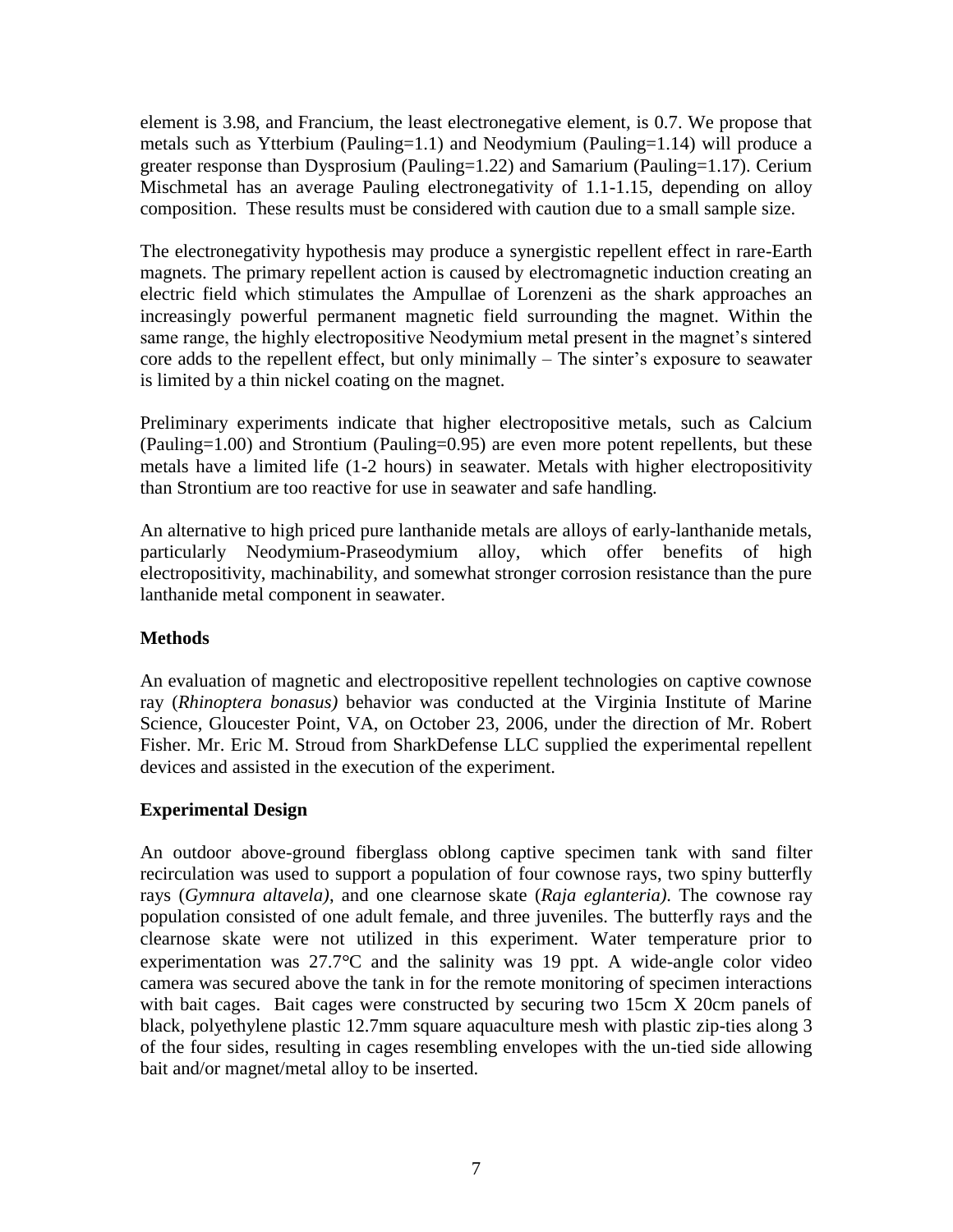The interaction of the adult cownose ray with a bait cage containing a large permanent rare-Earth magnet (no bait) was observed. A 15.24 cm diameter, 3.81cm thick grade N38 cylindrical Neodymium-Iron-Boride permanent magnet with a Nickel exterior coat was utilized as the first repellent treatment. This magnet exhibits a flux density (residual induction,  $B_r$ ) of 38 MGOe. The surface of this magnet produces a flux per unit area (magnetic induction, B) of 0.9T (9,000G), as measured with a calibrated teslameter (F. W. Bell). The flux is reduced exponentially (inverse cube) with distance from the magnet's surface, thus, an approaching ray may experience greater than 100G at a distance of less than 0.1m from the magnet's surface.

Additionally, the interaction of the adult cownose ray with a bait cage containing electropositive metal alloys (no bait) was observed. A 400g ingot of Cerium-Lanthanum Mischmetal (Pauling Electronegativity  $=1.12$ ) and a 500g ingot of Neodymium-Praseodymium Mischmetal (Pauling Electronegativity=1.135) were used simultaneously. We hypothesize that the sensory detection range is the same for electropositive metal alloys as they are for permanent magnets.

Repellency was quantified by counting the number of protected baits and unprotected baits eaten by the adult female cownose ray, and the amount of time spent dwelling at a bait cage. The adult female ray was selected because it previously exhibited the most aggressive feeding behavior in the population. For all comparative trials, a single live blue crab (*Callinectes sapidus*) was cut in equal halves (anterior-posterior) with one half used with control cage, the other with treatment cage. Trials were conducted by simultaneously placing control and treatment cages into ray holding tank 1.5 meters apart (Figure 10, 11).





**Fig. 10** - Aerial view of the specimen tank, illustrating the position of the bait cages.

**Fig. 11** - Robert Fisher (right) and Eric Stroud with two submerged bait cages, visible in the left foreground.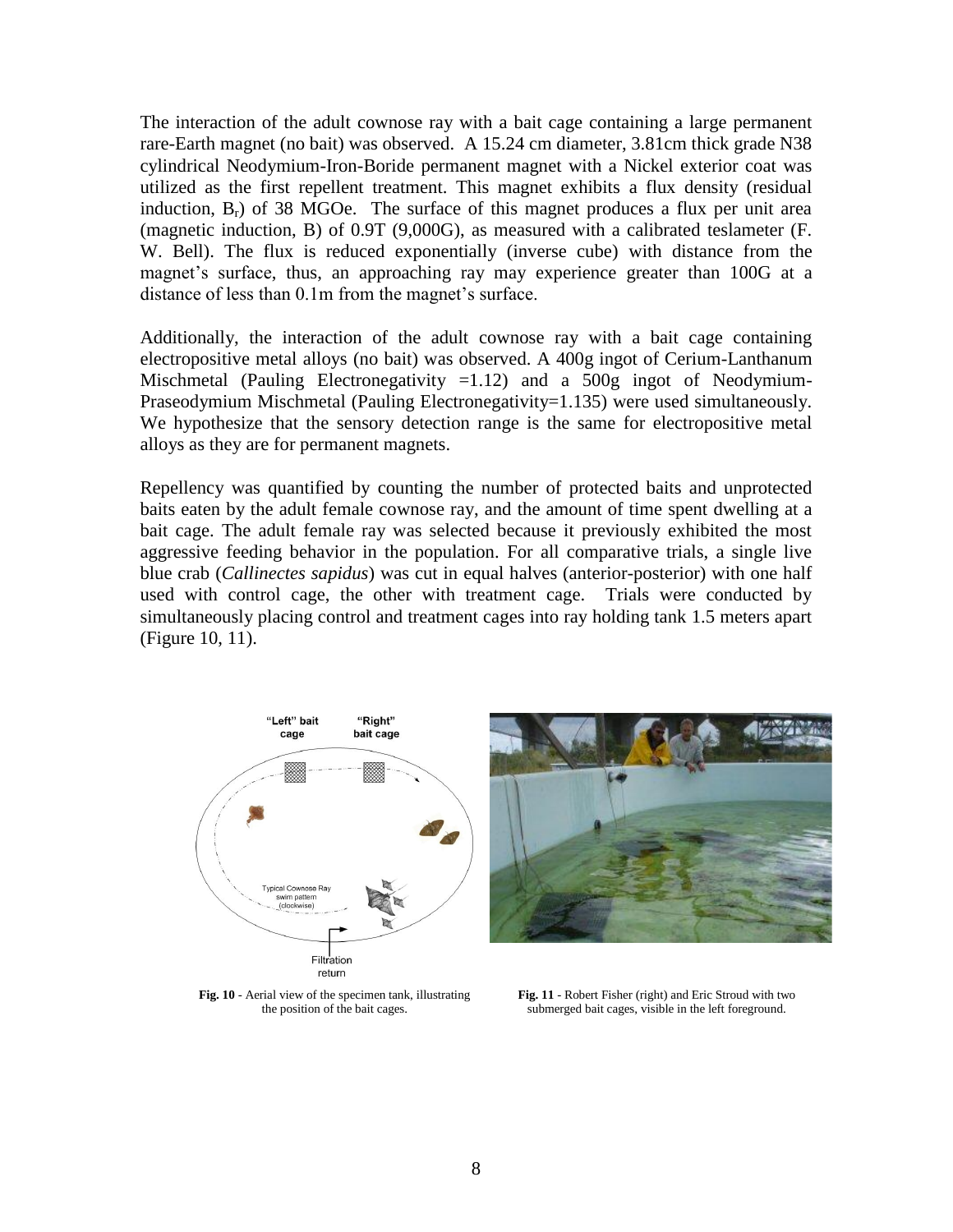Temporal variations were reduced by simultaneously presenting both bait cages into the tank, and conducting all trials within 6 hours in the same day. A trial consisted of placing two bait cages in the specimen tank, and allowing enough time for an interaction to occur. At the conclusion of a trial, both cages were simultaneously removed, and new, fresh bait was replaced for next trial. External interference by the researchers was minimized by remaining away from the tank edge during trials. To reduce complications arising from learned avoidance behavior, the position of the treatment and the control cages was alternated at least once.

The primary interaction of the adult female cownose ray with empty bait cages was observed in Trial 1. Two empty bait cages were simultaneously lowered into the tank and the time at which the ray passed over each cage, as well as the direction of swimming, was recorded.

The interaction of the female adult cownose ray with baited cages was observed in Trial 2. Both cages, baited with blue crab, were simultaneously lowered into the tank, and the swim pattern and dwell time at each cage was recorded. The dwell time was calculated as the difference in time the adult ray's head was over the cage, to the time the adult ray's head was no longer in proximity to the cage.

In Trial 3, the permanent magnet was secured inside of the left cage along with fresh blue crab*.* The right cage received only blue crab and served as the experimental control. Both cages were simultaneously lowered into the tank. Trial 4 involved utilizing two controls was initiated immediately after the magnet treatment trial concluded. Two cages were simultaneously lowered into tank, each containing fresh blue crab. In Trial 5, as in the third trial, we introduced the permanent magnet in the left cage along with blue crab in both cages. In Trial 6, two controls were introduced immediately after trial 5 concluded. Two cages were simultaneously lowered into tank, each containing fresh blue crab. In Trial 7, we replaced the permanent magnet in the left cage. Baiting of cages was changed for this trial to allow for predation success. Fresh blue crab halves were secured to the outside top panel of cage by short tether (10cm) using monofilament fishing line.

We placed a 500g ingot of highly electropositive Neodymium-Praseodymium alloy along with a 400g ingot of highly electropositive Cerium Mischmetal in the left cage for Trials 8 and 9. Again, one half of a fresh blue crab was tethered to each bait cage to allow for predation success.

# <span id="page-10-1"></span><span id="page-10-0"></span>**Results**

# *Trial 1 – Control Swim Behavior*

It was previously observed that the rays swam close to the tank wall, therefore, bait cages were deliberately placed near the tank wall in order to increase the likeliness of an interaction.

For a trial lasting 48 minutes 37 seconds, we report that the adult ray passed equally over both bait cages a total forty-five (45) times, in a clockwise direction.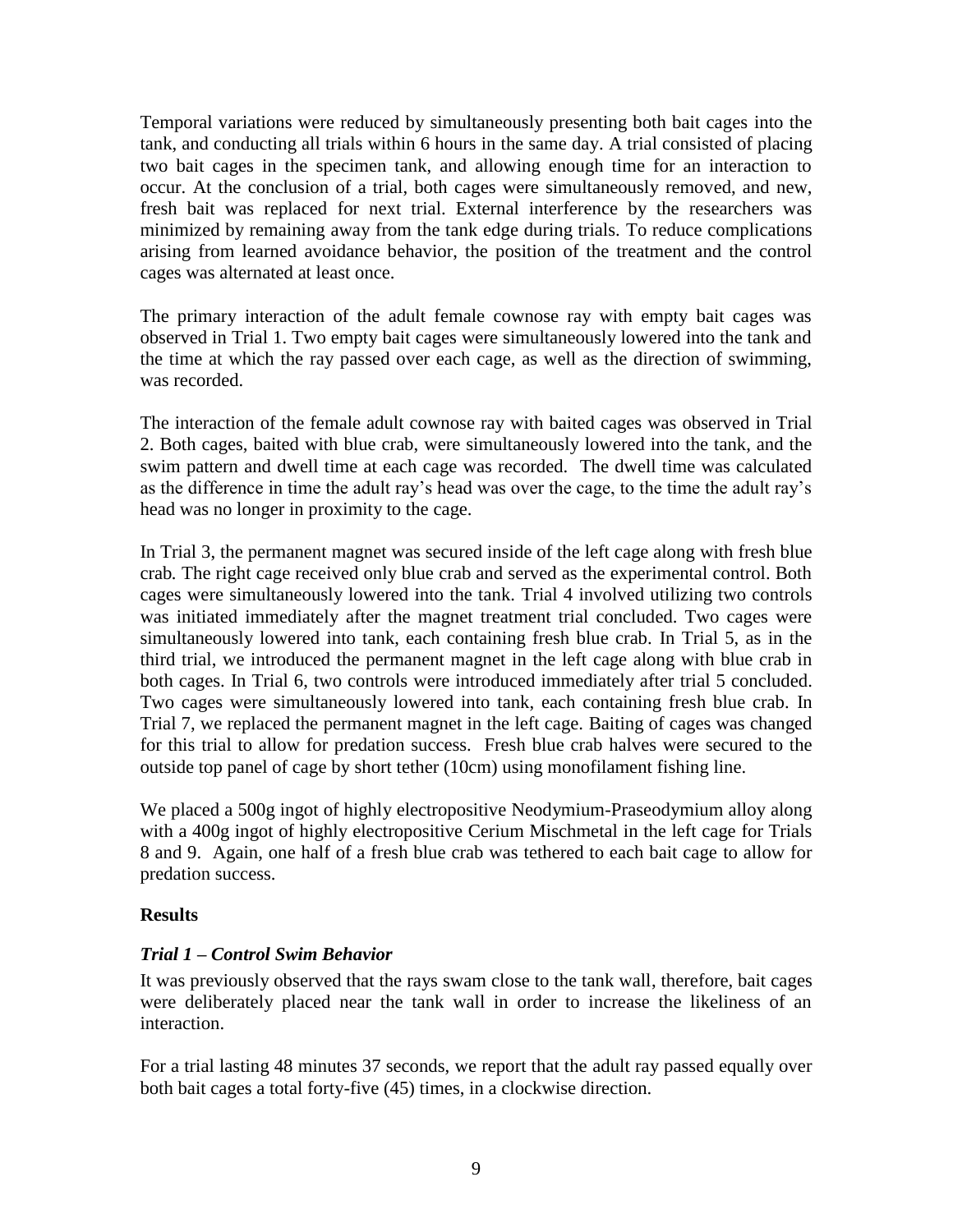The mean round trip cycle from the right cage back to the left cage along the interior tank wall was  $66 \pm 0.2$  seconds. Only one (1) counterclockwise swimming event was observed in this trial, but the ray resumed clockwise swim behavior within 34 seconds. The three juvenile rays displayed schooling behavior with the adult ray for the entire trial. We therefore assign "normal" behavior as a clockwise swimming pattern, completing one cycle along the interior tank wall at an average of 1.1 minutes with schooling behavior.

#### <span id="page-11-0"></span>*Trial 2 – Controls*

For a trial lasting 19 minutes and 17 seconds, we report sixteen (16) clockwise passes over both bait cages and one (1) single pass only over the left cage occurred. One (1) counterclockwise swim pattern occurred after passing over the left cage just prior to passing over the right cage. The juvenile rays again displayed schooling behavior with the adult ray for the entire duration of this trial.

In exactly half of all passes over both cages, the adult ray was observed to descend upon and remain at a bait cage, attempting to access the bait. This investigatory behavior was quantified by an increase in dwell time at the cage. At the left cage, investigatory behavior resulted in a mean dwell time of  $19.3 \pm 7.6$  seconds (n=3) versus a casual pass over the cage with a mean dwell time of  $3.9 \pm 1.1$  seconds (n=14). At the right cage, investigatory behavior resulted in a mean dwell time of  $18.4 \pm 10.1$  seconds (n=5) versus as usual pass over the cage with a mean dwell time of  $4.2 \pm 1.6$  seconds (n=11). We therefore assigned a dwell time of 10 seconds or greater as a discriminator for passes versus investigations in subsequent trials (Figure 12).



**Fig. 12** – Dwell time at two baited cages without repellent treatments (left and right) distinguishing passes ("Pass)" and bait investigations ("Inv.") by an adult female *R. bonasus.*

#### <span id="page-11-1"></span>*Trial 3 – Magnetic Treatment*

Upon the first pass over the left cage, an alteration in swim behavior was readily apparent. The adult ray broke its circular swim pattern along the tank wall and changed direction to the opposite side of the tank. In this 13 minute 52 second trial, only five (5)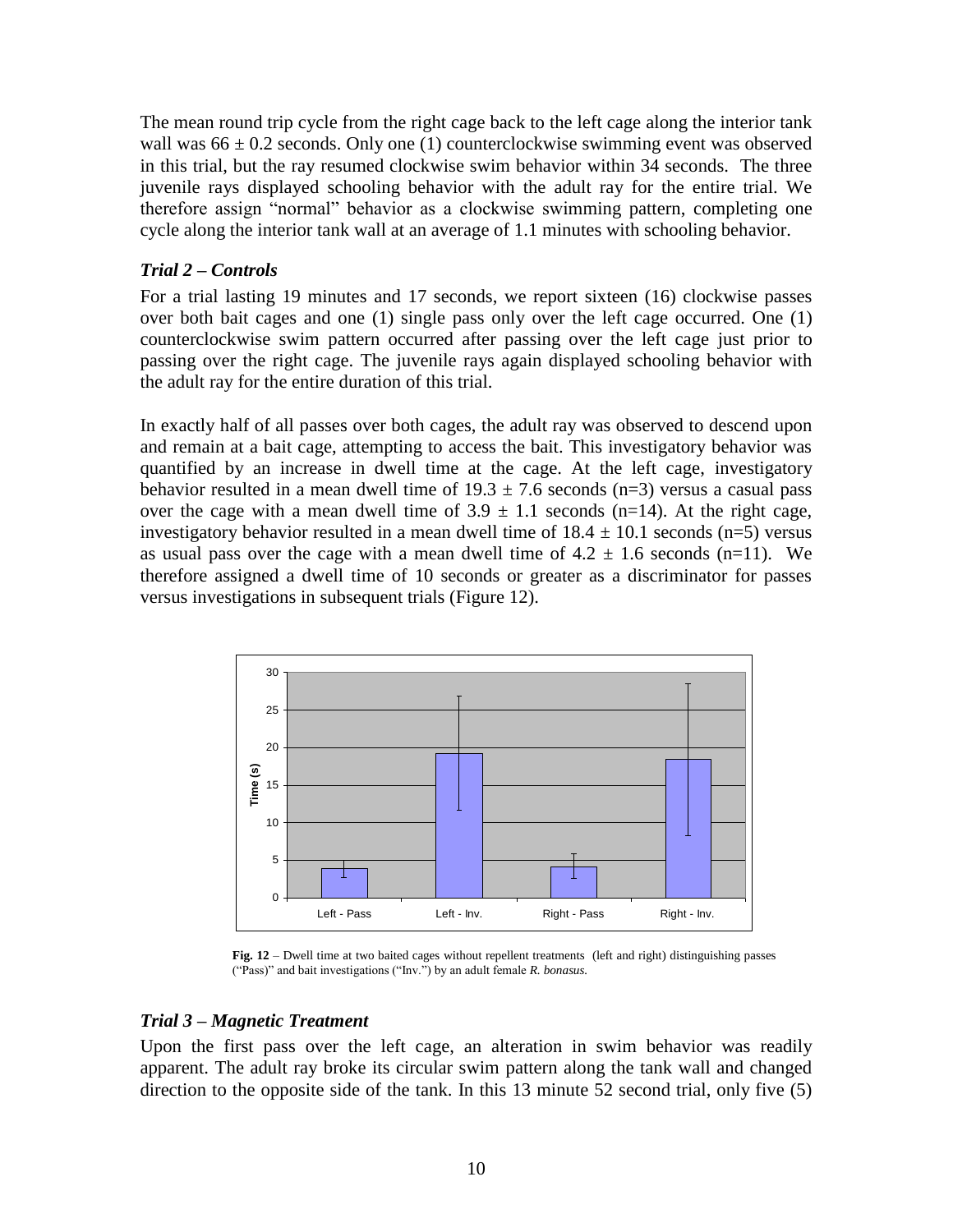passes over both cages was observed. Nine (9) counterclockwise swim patterns occurred during this trial, and schooling behavior was noticeably disrupted for much of the trial. No investigations occurred at either cage. The right cage was approached three (3) times by the adult ray without first passing over the treatment cage. The mean dwell time at the left (treatment) cage was  $4.3 \pm 1.4$  seconds, and the mean dwell time at the right (control) cage was  $3.0 \pm 1.1$  seconds, well below our established 10 second threshold for a bait investigation.

## <span id="page-12-0"></span>*Trial 4 – Controls*

Clockwise swim patterns and schooling behavior resumed quickly, and bait investigations resumed on the first pass. For a duration of 16 minutes 37 seconds, we report thirteen (13) passes over the left cage, with eleven (11) of these subsequently including a pass over the right cage. There were four (4) investigations at the left cage, with a mean dwell time of  $12 \pm 0.8$  seconds, and two (2) investigations at the right cage, with a mean dwell time of  $17 + 2.8$  seconds.

# <span id="page-12-1"></span>*Trial 5 – Magnetic Treatment*

For duration of 14 minutes and 19 seconds, we report fifteen (15) passes over the left cage and twelve (12) of these also included a pass over the right cage. Two (2) investigations occurred on the right (control) cage, with mean dwell time of  $15 \pm 5.7$ seconds. No investigations occurred at the left (treatment) cage.

In contrast to the Third Trial, schooling behavior was only momentarily disrupted in this trial. Two (2) counterclockwise swim patterns were observed. Increases in altitude were observed as the adult ray swam near the magnetic followed by a gradual decrease in altitude as the control was approached (Fig. 13). Further studies and quantification of this observed effect employing underwater cameras are warranted.



**Fig. 13** – Change of swim depth (altitude) observed in *R. bonasus* in response to a permanent rare-Earth magnet or an electropositive alloy. Further study is needed to quantify this behavior.

# <span id="page-12-2"></span>*Trial 6 – Controls*

For duration of 13 minutes and 10 seconds, we report four (4) passes over the left cage only, one (1) pass over the right cage only, and nine (9) passes over both cages. One (1) investigation occurred at the right cage, lasting 10 seconds. No investigations occurred at the left cage. Two (2) counterclockwise swim patterns were observed during this trial, and schooling behavior was consistent.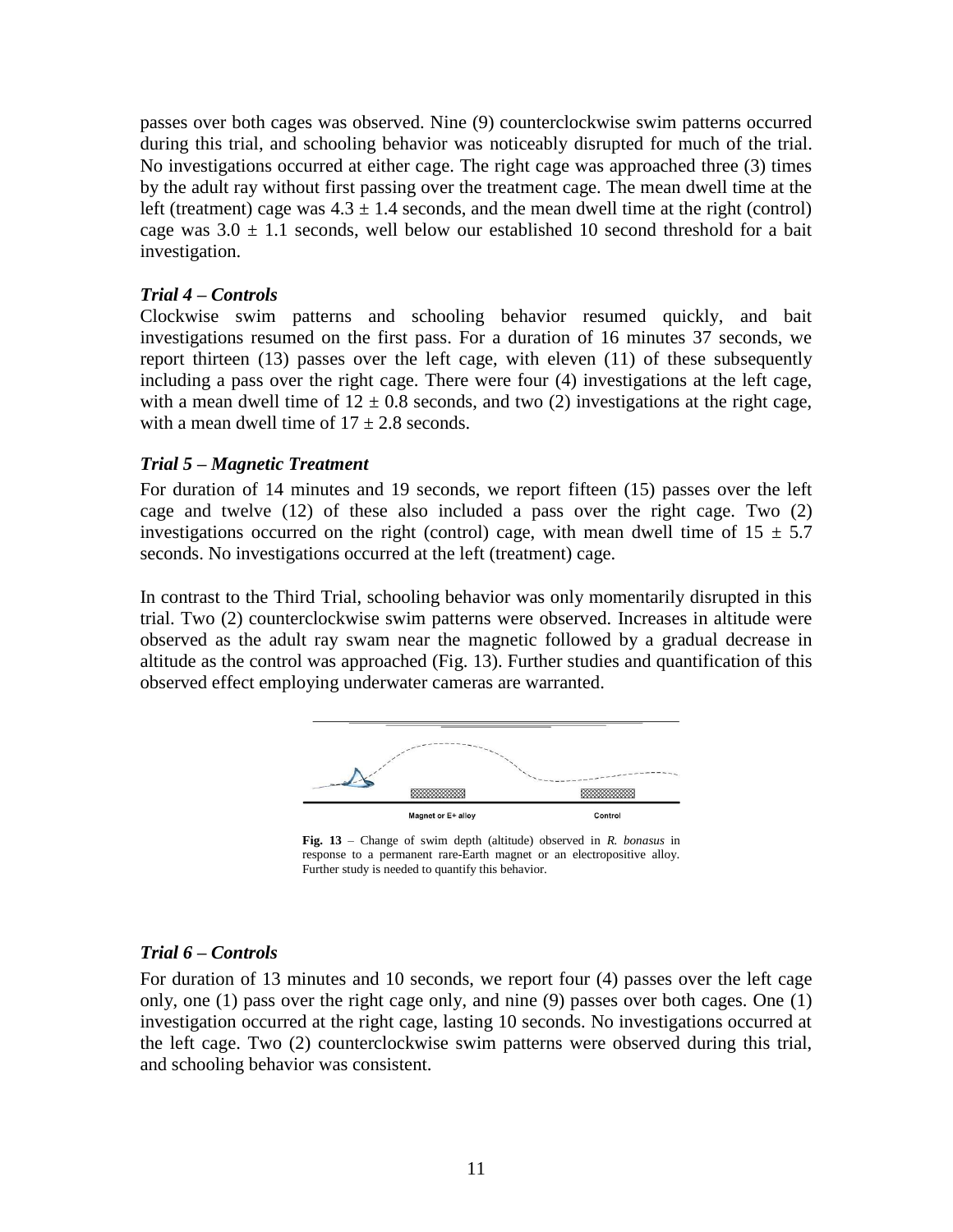## <span id="page-13-0"></span>*Trial 7 – Tethered Bait with Magnetic Treatment*

For duration of 9 minutes and 53 seconds, we report seven passes over the treatment cage (left). One investigation occurred at the right cage on the first pass and the bait was readily consumed, giving a dwell time of 63 seconds. The tethered bait on the treatment cage remained undisturbed for the duration of the trial. Schooling behavior remained intact during this trial, and no counterclockwise swim patterns were observed.

#### <span id="page-13-1"></span>*Trial 8 – Tethered Bait with Electropositive Alloy Treatment*

For duration of 14 minutes, we report seven (7) passes over the left (treatment) cage. One (1) investigation occurred at the right cage on the second pass and the bait was readily consumed, giving a dwell time of 72 seconds. The tethered bait on the left cage remained undisturbed for the duration of the trial. Schooling behavior remained intact during this trial, and no counterclockwise swim patterns were observed.

#### *Trial 9 – Tethered Bait with Electropositive Alloy Treatment, Reversed Position*

The ninth trial was conducted in a similar manner as Trial 8, except that the position of the control and the treatment was reversed. For duration of 5 minutes and 21 seconds, one investigation occurred at the left cage on the first pass, lasting 34 seconds. The tethered bait on the right cage remained undisturbed for the duration of the trial. Schooling behavior remained intact during this trial, and no counterclockwise swim patterns were observed.

#### <span id="page-13-3"></span>*Graphs*

Figures 14, 15, 16, and 17 summarize the total investigation times for experimental trials.

<span id="page-13-2"></span>

Fig. 14 – (Trials 2, 3, 4, 5, and 6) Total time spent investigating *Callinectes sapidus*  bait secured inside of a bait cage by an adult female *R. bonasus* across five trials. An investigation is defined as a period of 10 or more seconds spent at a bait cage by the ray. Treatment consisted of a Neodymium-Iron-Boride grade N38 cylindrical magnet.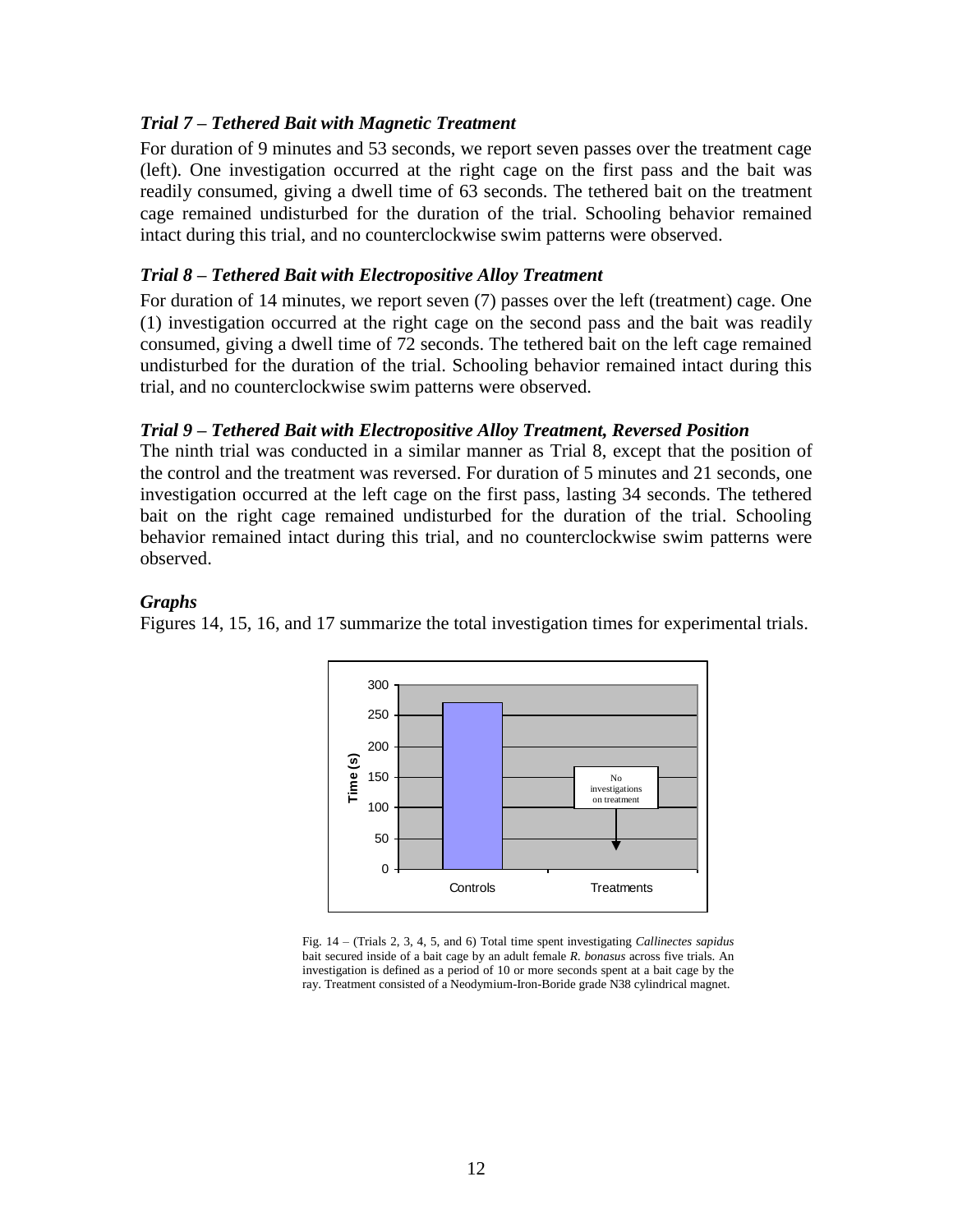

Fig. 15 – (Trial 7) Total time spent investigating *C. sapidus* bait tethered outside of a bait cage by an adult female *R. bonasus* for one trial. An investigation is defined as a period of 10 or more seconds spent at a bait cage by the ray. Treatment consisted of a Neodymium-Iron-Boride grade N38 cylindrical magnet secured inside of one bait cage.



Fig. 16 – Total investigation time spent at the left cage and right cage for *C. sapidus* bait secured inside of a bait cage by an adult female *R. bonasus* across five trials. An investigation is defined as a period of 10 or more seconds spent at a bait cage by the ray. Treatment consisted of a Neodymium-Iron-Boride grade N38 cylindrical magnet secured inside of one bait cage.

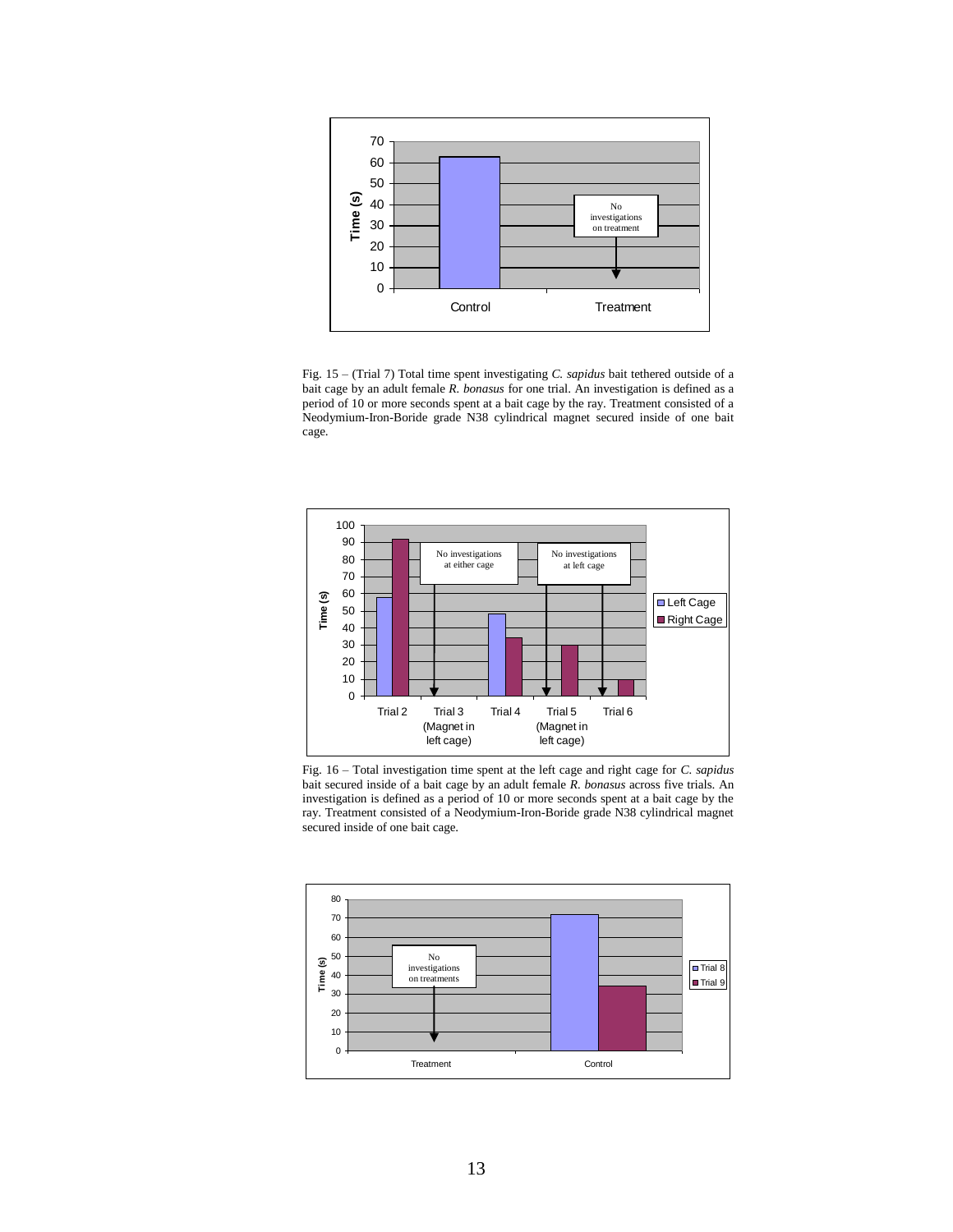Fig. 17 - (Trials 8 and 9) Total investigation time spent at the control and treatment cages using *C. sapidus* bait tethered outside of a bait cage by an adult female *R. bonasus* across two trials. An investigation is defined as a period of 10 or more seconds spent at a bait cage by the ray. Treatment consisted of a 400g ingot of Cerium -Lanthanum Mischmetal and a 500g ingot of Neodymium-Praseodymium (Pr) alloy secured inside of one bait cage.

#### <span id="page-15-0"></span>**Discussion of Results**

Preliminary data suggests that the number of bait investigations by the adult female cownose ray is appreciably reduced when a permanent magnet or an electropositive alloy was utilized near the bait.

Tethering the bait outside of the cage provided a positive reward for the ray. Whereas trials 2, 3, 4, 5 and 6 did not allow the ray to consume the bait, trials 7, 8, and 9 allowed this and represented a more stringent test.

The amount of time spent at the each cage (left and right) also suggests that interactions are reduced when a permanent rare-Earth magnet is in proximity to the bait (see Fig. 16). Trials 2, 4, and 6 did not utilize the permanent magnet, thus, interactions with both the left and right cages was expected. In trial 6 however, no investigations occurred at the left cage. This may evidence negative conditioning of the ray at that location. Trials 3 and 5, which utilized the permanent rare-Earth magnet in proximity to the bait, demonstrated no investigations, as expected.

The trial 6 produced somewhat unexpected results, as only one investigation occurred at the right cage despite the lack of any repellent treatments in the tank. At this point in the overall experiment, no positive reward had been given to the rays. All bait was secured inside of the cage, which prevented the ray from eating it. We decided that subsequent trials would use baits tethered outside of the cages as a positive reward.

Electropositive alloys appear to produce the same desirable repellent effect as the permanent magnet. The use of the electropositive alloys appreciably reduced the total interaction time (Fig.17).

#### <span id="page-15-1"></span>**Conclusions**

<span id="page-15-2"></span>Preliminary data suggests that an adult female *R. bonasus* displays a strong preference to bait cages that do not employ a permanent magnet or electropositive alloys in close proximity to the bait. Further experimental trials using larger populations of adult specimens are encouraged to allow for descriptive statistics.